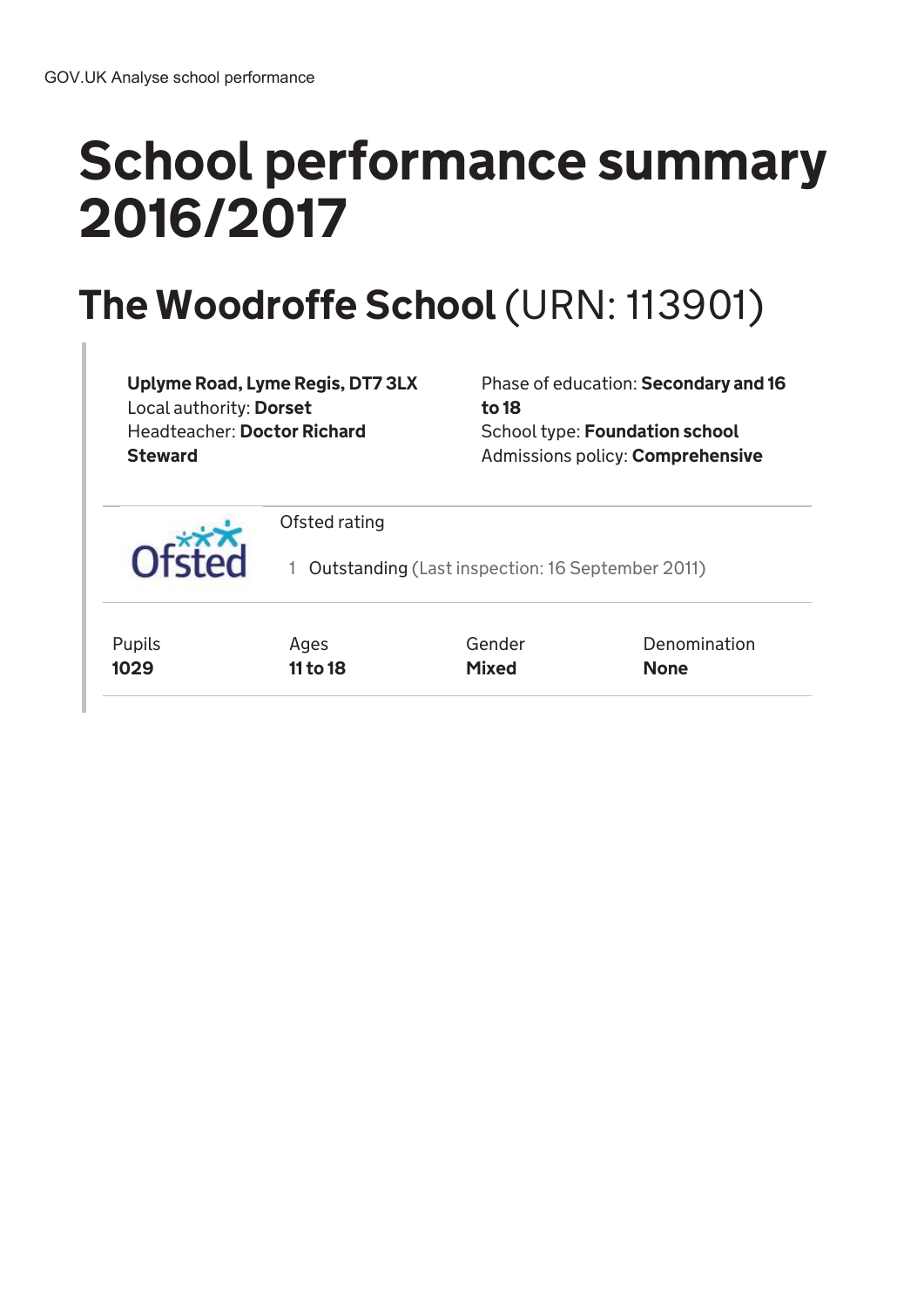### Key stage 4

This is provisional data for 2016/2017. The key stage 4 tab for disadvantaged pupils is not available yet. We'll add it as soon as possible.

#### Progress 8



### Attainment 8





#### Percentage achieving grade 5 or above in English and maths



Percentage achieving grade 5 or above in English & maths